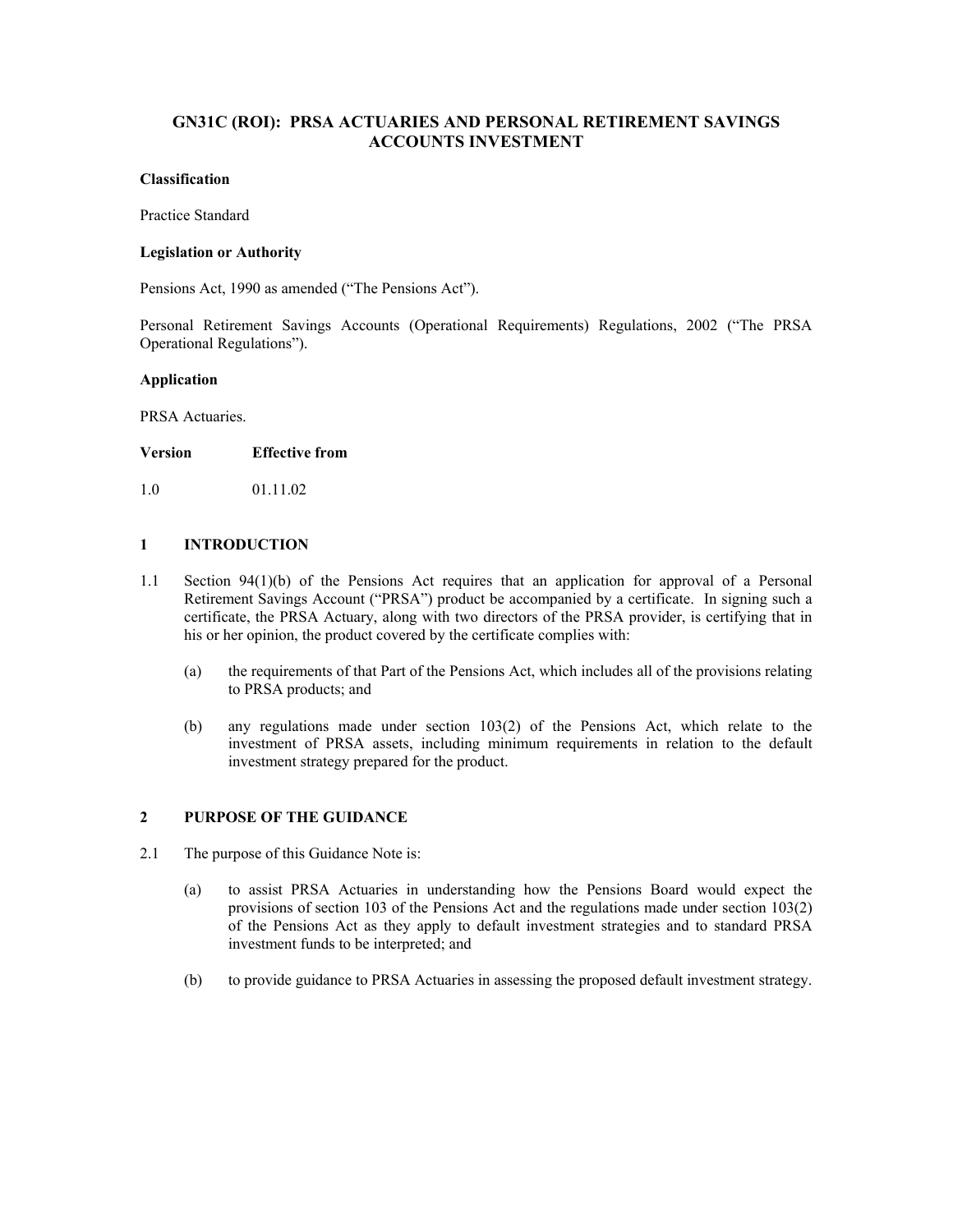## **3. GENERAL REQUIREMENTS**

#### **Introduction**

3.1 Regulation 8 of the PRSA Operational Regulations sets out the general requirements for the default investment strategy to be prepared for a PRSA product by the PRSA provider.

#### **Information**

- 3.2 In order to form an opinion on the intended strategy, the PRSA Actuary must consider the following:
	- (a) A written statement of the proposed default investment strategy
	- (b) Information regarding the likely contributors (see Paragraph 3.6 below)
	- (c) Marketing and other communication materials for potential and existing contributors

Appendix A sets out the items that should be covered in a statement of the default investment strategy.

The PRSA Actuary should take all reasonable steps to ensure that examples of all relevant communications with PRSA contributors are provided to the PRSA Actuary on an ongoing and timely basis.

#### **Reasonable expectations**

- 3.3 Regulation 8(1)(a) of the PRSA Operational Regulations repeats Section 103(2)(a) of the Pensions Act. It requires the default investment strategy to adopt an investment profile for each PRSA product consistent with fulfilling the reasonable expectations of a typical contributor with respect to the said PRSA product for the purposes of making savings for retirement. It is understood that the Department of Social and Family Affairs would expect the reasonable expectations of a typical contributor to be assessed on a prospective basis. The actual outcome of the investment strategy will depend on changes in the value of, and income from, the assets held over the full duration of the contract. It will usually only be by chance that this matches the initial expectations of the outcome unless the contract includes some underlying guarantees.
- 3.4 The reasonable expectations of a typical contributor are likely to be primarily determined by the communications received from the PRSA provider. The PRSA Actuary should advise the Board of the PRSA provider if any actual or intended communication to PRSA contributors or prospective contributors is inconsistent with the investment profile of the default investment strategy. If no change is made to the communication to ensure consistency, then it is the duty of the PRSA Actuary to notify the Pensions Board of the situation.

#### **Limitations**

3.5 The stated intention of the Department of Social and Family Affairs in having a requirement to provide a default investment strategy is to reduce the difficulties sometimes encountered in setting up a defined contribution pension due to the financial inexperience of the potential contributor. The contributor should be informed that a default investment strategy is not intended to be free from risk or volatility. The benefits ultimately provided by a PRSA product will be affected by investment conditions, the wider economic environment and the skill of the investment managers in exploiting them and the default investment strategy is unlikely to be able to fulfil the expectations of all contributors at all times.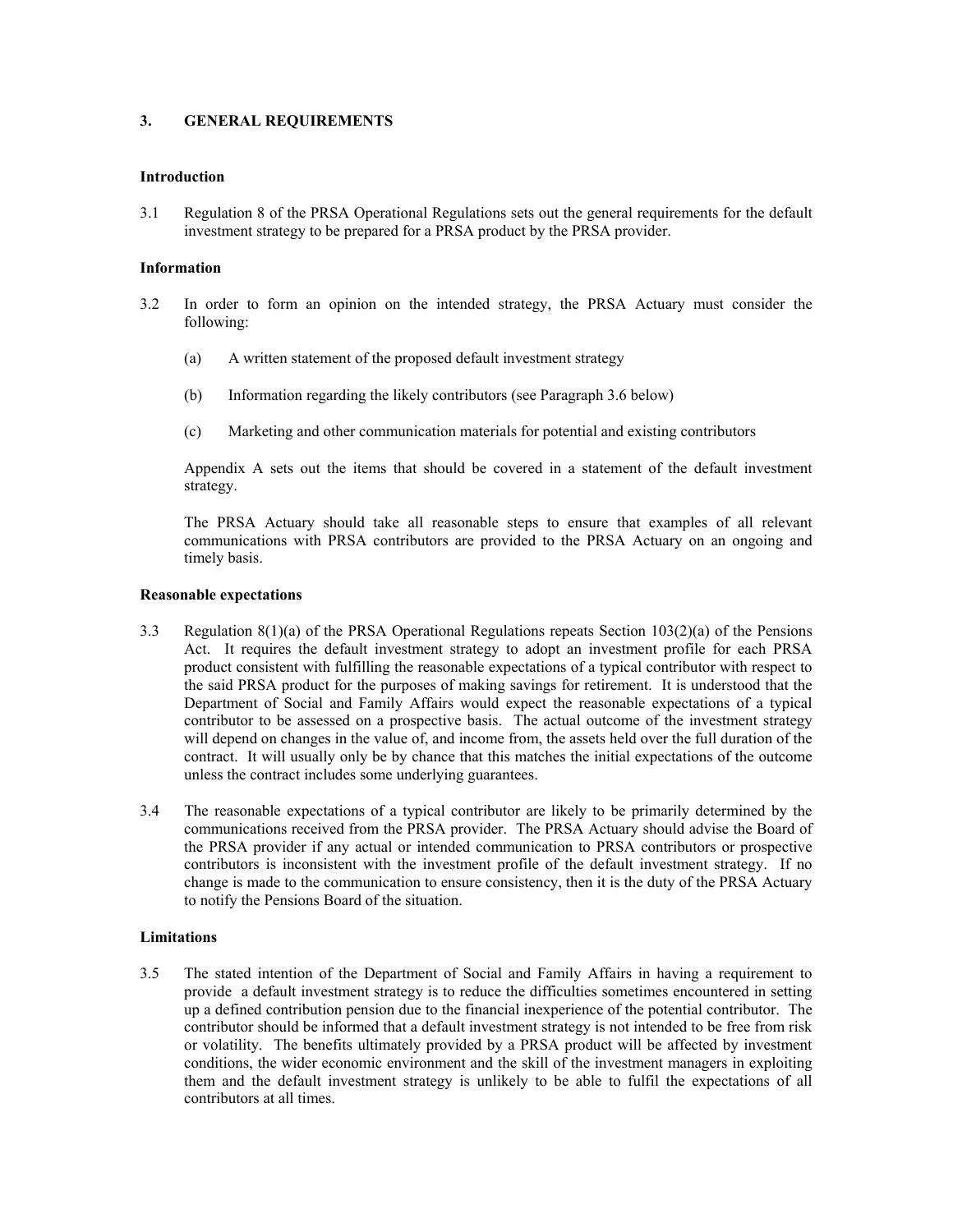## **Typical contributor**

3.6 In assessing the nature of a typical contributor, a PRSA Actuary should take into account any particular features of the PRSA product and its intended method of distribution that might influence the characteristics of a typical contributor to the PRSA product, along with characteristics of the existing contributors where relevant.

## **Savings for retirement**

3.7 The Pensions Act requires the default investment strategy to be consistent with making savings for retirement. The PRSA Actuary should take into account any particular features of the PRSA product and the intended method of marketing that might influence the purpose for which the savings for retirement are being made. In the absence of such features, or unless the typical contributor's expectations are clearly likely to be otherwise, it would be expected that the purposes of savings for retirement should be mainly to generate an income over the period of retirement, by means of annuity purchase, rather than to generate a retirement fund for drawdown. The statement on the default investment strategy should set out how this aspect is being recognised. Regulation 8(2)(a) of the PRSA Operational Regulations permits the elements of a default investment strategy to vary according to known characteristics of individual contributors, although this is not required. This could include information on the likely form of benefits that will be taken by individual PRSA contributors.

#### **Decisions by contributors**

3.8 Regulation 8(1)(b) of the PRSA Operational Regulations prohibits a default investment strategy from requiring an individual contributor to make decisions as to the specific choice of investments made by the PRSA provider or its investment managers. This does not prevent a PRSA provider from adopting a default investment strategy that varies between individual contributors according to the estimated risk tolerance or other characteristics or preferences of those contributors, provided that in making such an assessment, the contributors are not required to assess the relative merits of different investments or investment managers.

## **Outstanding duration**

- 3.9 Regulation 8(3)(a) of the PRSA Operational Regulations requires the default investment strategy to take into account the estimated outstanding duration until the contributor might be expected to receive benefits that are to be payable from the PRSA account. The written statement on the default investment strategy should comment on how this is to be managed.
- 3.10 In practice, PRSA contributors will have considerable flexibility over the time at which the benefits are to be taken. It is reasonable, in the absence of any other information specific to the intentions of the individual contributor, or of any communication to contributors, to assume that benefits will be taken at the time the state retirement pension would commence.

#### **Periodic reviews**

- 3.11 Regulation 8(3)(b) of the PRSA Operational Regulations requires the PRSA provider to undertake periodic reviews of the default investment strategy for a PRSA product. The statement of investment strategy should state how frequently and in what other circumstances such a review will be undertaken. The Pensions Board would expect reviews of the default investment strategy to be undertaken at least every five years.
- 3.12 It would be appropriate for such reviews to take account of external factors, such as changes in the economic, tax or regulatory environment, as well as factors specific to the PRSA product, such as any changes to the method of marketing or the characteristics of the contributors. The PRSA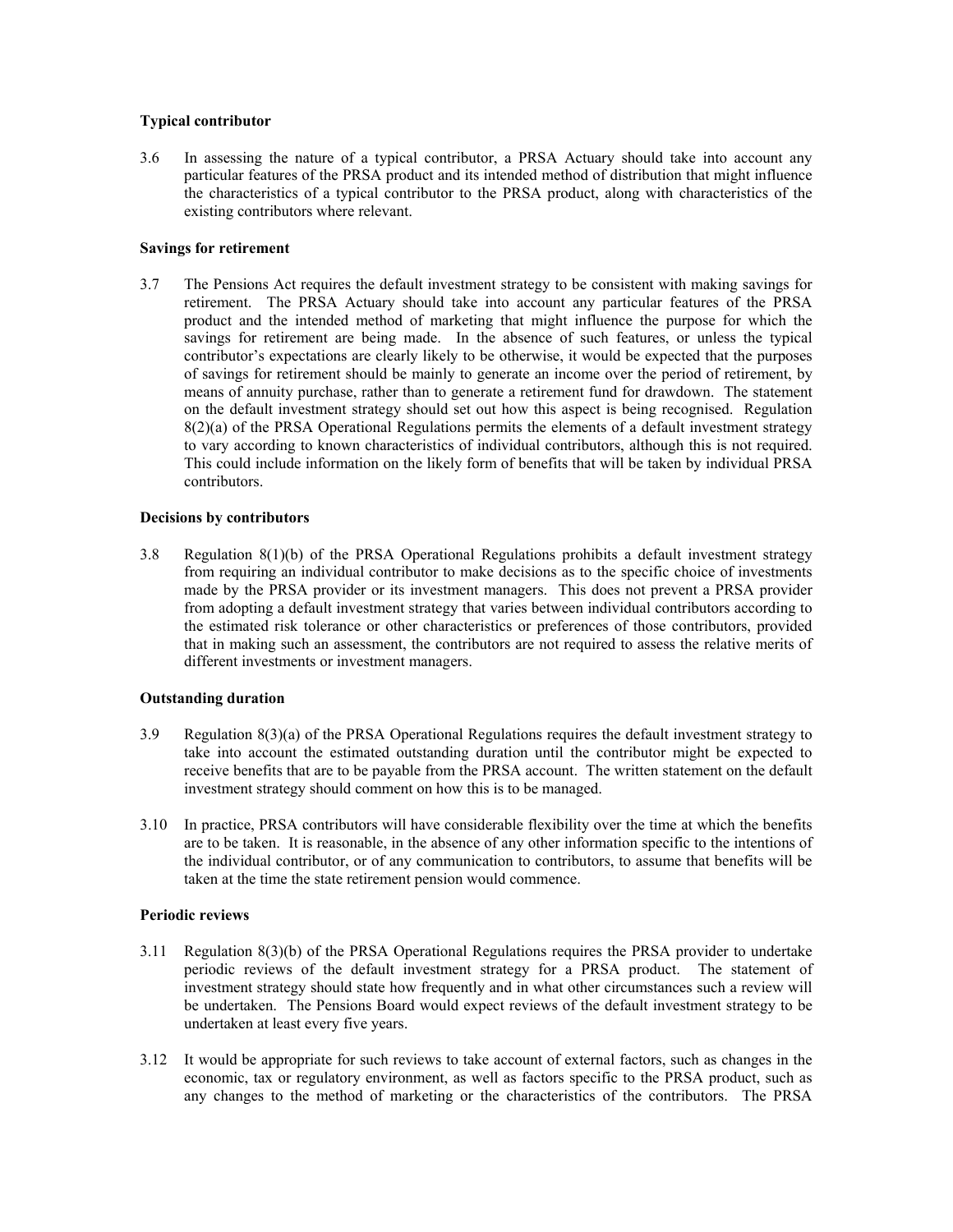Actuary should ensure that he or she is satisfied that the PRSA provider has informed the contributors of the current investment strategy applying to the PRSA product.

## **4 OPINION ON THE STRATEGY**

- 4.1 In forming an opinion on whether the proposed investment strategy meets the requirements of section 103(2) of the Pensions Act, the PRSA Actuary should take account of the following principles:
	- 4.1.1 Under the Pensions Act, responsibility for preparing the default investment strategy rests with the PRSA provider. The elements of a default investment strategy may vary between PRSA products of the same PRSA provider. The default investment strategy for any product is required to "adopt an investment profile consistent with fulfilling the reasonable expectations of a typical contributor with respect to the said PRSA product for the purposes of making savings for retirement". However, the PRSA provider may make alternative investment approaches available at the specific request of PRSA contributors.
	- 4.1.2 In considering his or her opinion, the PRSA Actuary must take account of the appropriateness of the strategy for meeting reasonable expectations for the purposes of saving for retirement. The PRSA Actuary is required to certify that the default investment strategy is, in his or her opinion, consistent with fulfilling the reasonable expectations of a typical contributor with respect to the said PRSA product. For each PRSA product, the reasonable expectations of a typical contributor with respect to the said PRSA product are likely to be primarily determined by the communications received by the contributor from the PRSA provider, both prior to the completion of the contract and during the currency of the contract. The PRSA Actuary should therefore ensure that, in or with client-specific Preliminary Disclosure Certificates and initial Statements of Reasonable Projection in respect of contributors following a default investment strategy and in or with all generic Preliminary Disclosure Certificates, sufficient information is provided to enable the contributor to be aware of the principal features of the default investment strategy. In particular, such information should include a clear description of the asset classes in which the PRSAs will be invested, the ranges within which the allocations to each asset class would normally be expected to be, an explanation of the likely volatility of returns, and how the investment strategy might vary in accordance with the estimated outstanding duration until the contributor might be expected to receive benefits from the PRSA account. The nature of the information provided should take into account the nature of a typical contributor as determined by the provider and assessed by the PRSA Actuary pursuant to Paragraph 3.6.
	- 4.1.3 In addition to satisfying himself or herself that the asset mix is consistent with fulfilling the reasonable expectations of a typical contributor, as primarily determined by the communication referred to in paragraph 4.1.2, the PRSA Actuary should take into account (among others) the following issues:
		- 4.1.3.1 Whether adequate asset diversification is provided for in the strategy (see Paragraphs  $5.6$  to  $5.10$ );
		- 4.1.3.2 Whether concentration risk has been satisfactorily controlled (see Paragraph 5.7);
		- 4.1.3.3 Whether adequate arrangements are in place in relation to pricing, liquidity and cash holdings.
- 4.2 A common situation is for the PRSA Actuary also to hold a managerial position within the provider company. All reasonable steps must be taken to ensure that the other members of the management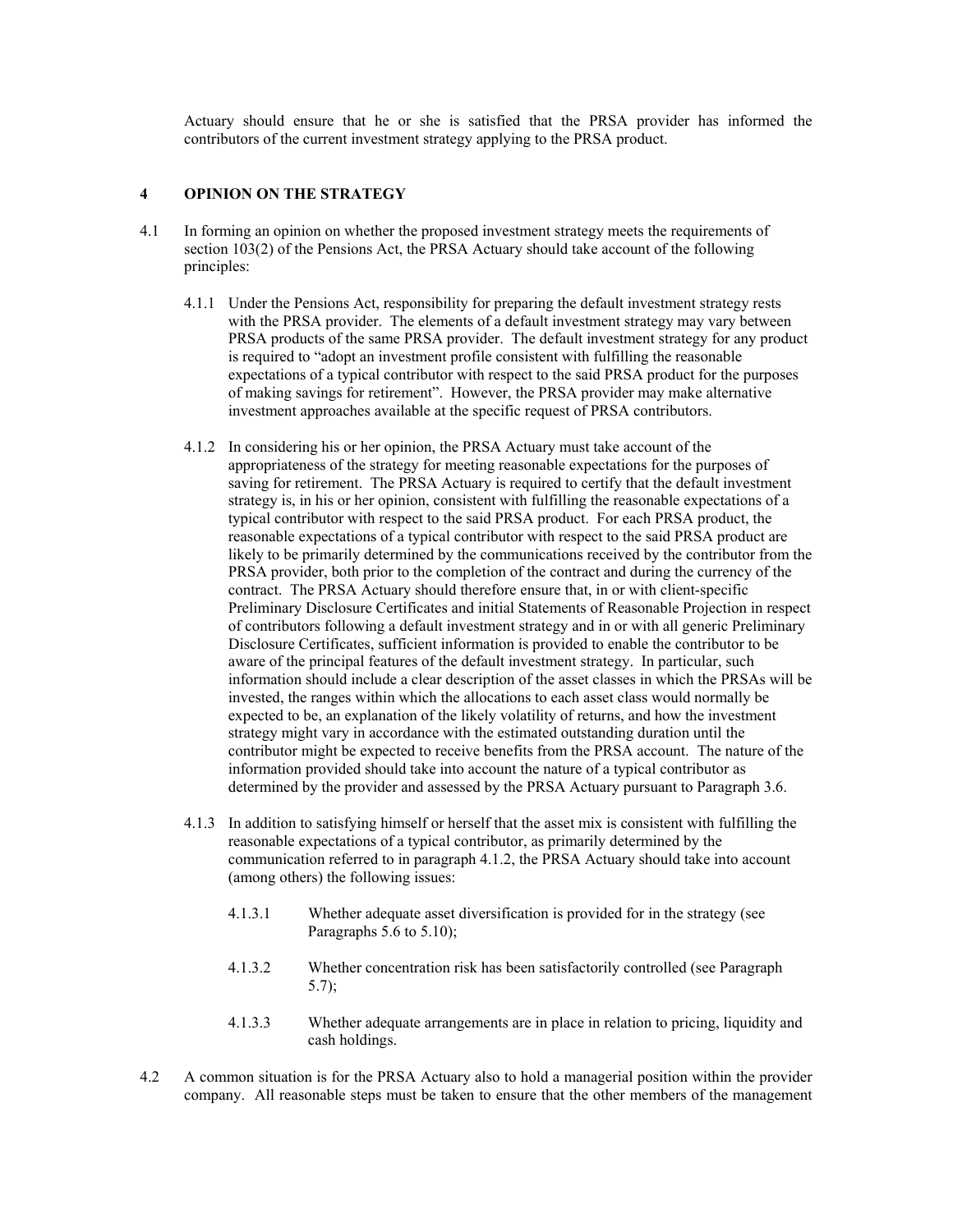and the directors of the provider recognise in what capacity the actuary is expressing views about PRSA investment matters.

## **5 LIMITATIONS ON INVESTMENTS**

5.1 Section 103(3) of the Pensions Act places limitations on the investments that may be held as part of an investment strategy. Except for temporary holdings in cash for liquidity purposes, a default investment strategy may only provide for investment in one or more pooled funds each of which must meet six criteria specified in Section 103(3) of the Pensions Act.

## **Cash holdings**

- 5.2 It is recognised that cash as an asset class can have a valuable part to play within a default investment strategy. A default investment strategy might, for example, involve holding increasing proportions of cash, or near-cash, assets as the intended date of taking benefits is approached in anticipation of taking a tax-free cash sum. The restriction on direct holdings of cash does not prevent the use of cash assets within pooled funds. A default investment strategy may therefore involve the use of pooled funds that are invested wholly or partly in cash assets provided that the funds meet each of the six criteria. Direct holdings of cash outside the pooled funds on a temporary basis are also permitted in order to meet the expected need for cash for liquidity purposes.
- 5.3 Circumstances where a particular requirement for such direct cash holdings may arise include:
	- The need to hold cash at certain times of the dealing and settlement cycles for pooled funds. This could arise during the period between the receipt of a contribution and investment in pooled funds, or the period between redemption of the pooled funds and the payment of benefits or reinvestment in another pooled fund.
	- The possible desire to hold cash during any cooling-off period where the contributor may be entitled to a refund of contributions.

 One of the criteria for the pooled funds that may be used within a default investment strategy is that their unit or share prices are determined on most working days. Pooled funds also typically have settlement periods for redemption of three working days or less. It would consequently be unusual for cash holdings to be required for periods of longer than a week as a result of the dealing and settlement cycles of the pooled funds used. The length of cooling-off periods will also be a known constraint. Where, as part of the default investment strategy, cash is to be held directly for longer periods, the PRSA Actuary should ensure that either the circumstances are exceptional or that cash is unavoidably held for liquidity purposes. Where cash might need to be held for extended periods of longer than a week, consideration should be given to the use of pooled funds that are invested in cash or near-cash assets that would be expected to provide appropriate liquidity, and security and stability of value. The PRSA Actuary should also be aware of the effect on the charges on the PRSA contract as defined in section 91(1) of the Pensions Act in the event of prolonged periods of holding cash. If cash is to be held for the benefit of the PRSA contributor at rates of interest that are below those that would be obtainable on a competitive arm's length basis from other comparable deposits or assets, then this will be reflected in the charges to be disclosed.

#### **Pooled funds**

5.4 Other than the temporary holdings in cash for liquidity purposes, a default investment strategy may only provide for investment in one or more pooled funds. The definition of a pooled fund for this purpose is set out in section 91 of the Pensions Act. The definition of pooled funds includes collective investment schemes, which are defined in further detail in section 91 of the Pensions Act,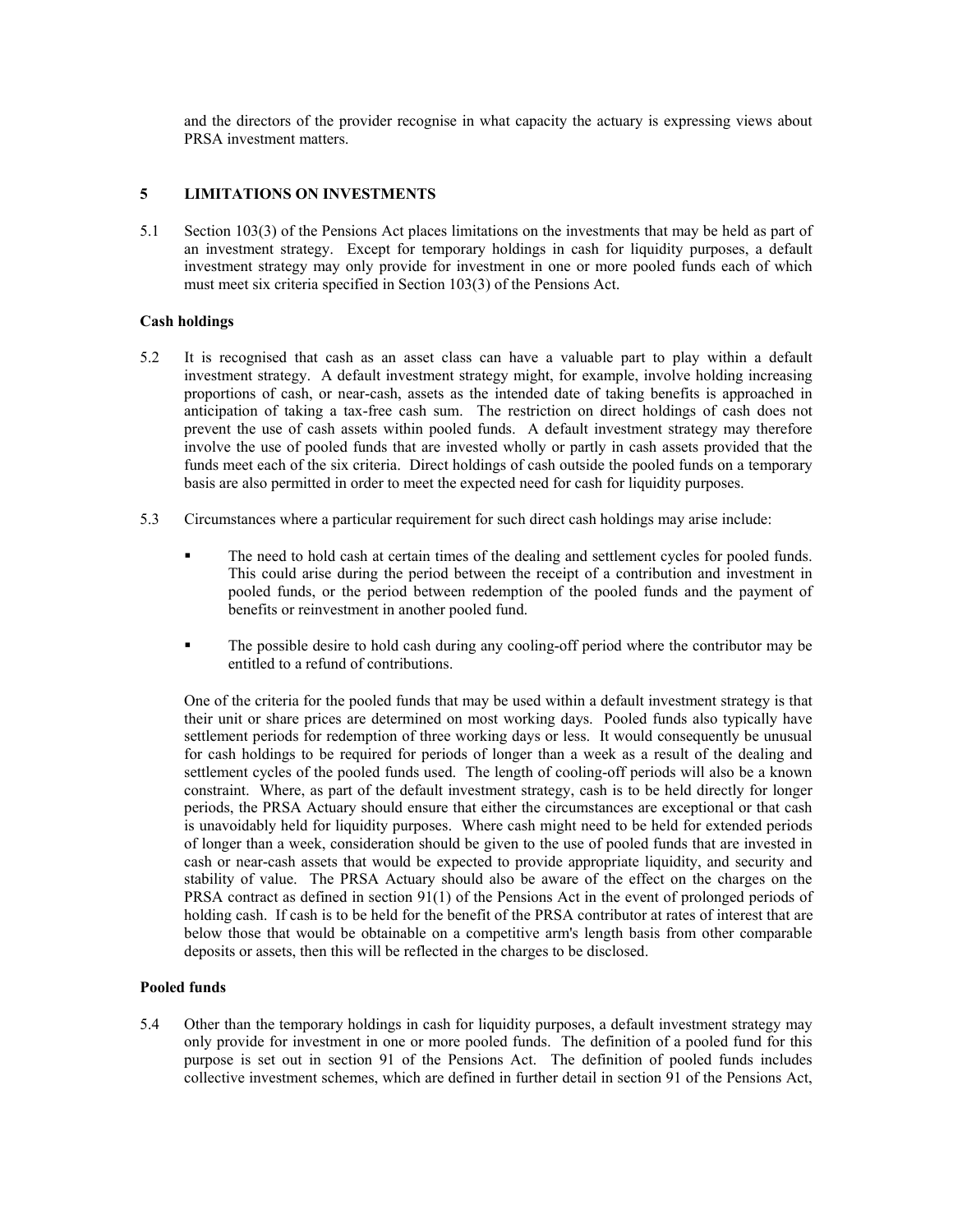and internal linked funds of a life assurer that are made available by means of a contract falling within Class III (linked business) as defined by the First EC Life Directive.

5.5 The PRSA Actuary should make appropriate enquiries to obtain confirmation that the pooled funds that are intended to be used fall within the definition in section 91 of the Pensions Act. In connection with this, it is understood that the Pensions Board believes that for this, and other reasons, life assurance policies of the form generally known as "with-profits" are unlikely to be able to be used in connection with the default investment strategy or more generally for standard PRSAs.

## **Diversification**

- 5.6 Section 103(3)(a) of the Pensions Act requires the pooled funds used in a default investment strategy to have appropriate diversification of investments, including appropriate diversification of credit and counterparty risks.
- 5.7 The purpose of this provision is to limit the adverse effect on a PRSA operating a default investment strategy that might arise from a single event. It is recognised that a default investment strategy is likely to involve substantial exposure to the value of corporate securities (whether equities or bonds) and might involve investment by a PRSA largely or wholly in equity based investments for at least some part of the strategy. Consequently, a PRSA will be exposed to systemic events such as a global or regional economic downturn or financial crisis. However, the default investment strategy should be chosen to as far as reasonably possible limit the adverse effect on a PRSA from events such as the failure or bankruptcy of a single corporate entity, taking account of the expected effect on connected companies. Concentrated exposures to a particular industry sector or sectors should similarly be avoided where there is a risk of a single event affecting the sectors concerned. The risk of country-specific political events and currency risk should also be considered.
- 5.8 In normal circumstances, the level of diversification required by a collective investment scheme to meet the provisions of the UCITS Directive (85/611/EEC) (as implemented in Ireland) might be regarded as a reasonable benchmark for the minimum level of diversification required for a pooled fund. However, a pooled fund that met these provisions solely by reason of following an indextracking mandate should not necessarily be considered to have an acceptable level of diversification.
- 5.9 The use of pooled funds with lower levels of diversification may nevertheless be consistent with the criterion if at least an equivalent level of diversification of the underlying assets is achieved by holding more than one pooled fund within a PRSA. Similarly, where a pooled fund invests in one or more pooled funds the PRSA Actuary may consider the criterion by reference to the level of diversification of the underlying assets.
- 5.10 Care is required to ensure that all aspects of the criterion are met. For example, a pooled fund may invest solely in a financial instrument provided by a bank that has a value linked to a major equity index. It is possible that this could provide appropriate diversification of the investment risk. However, the exposure to the bank may represent an unacceptable level of counterparty and credit risk unless appropriately diversified assets are held as collateral by the fund. Particular care may be needed in assessing the diversification of non-retail funds, where strategies such as hedging and/or gearing may be used.

## **Liquidity**

- 5.11 Section 103(3)(b) of the Pensions Act requires the pooled funds used in a default investment strategy to have appropriate liquidity of investments.
- 5.12 The purpose of this requirement is to minimise the risk that illiquidity of the investments held in a pooled fund limits the ability of shares or units in that pooled fund to be redeemed as required.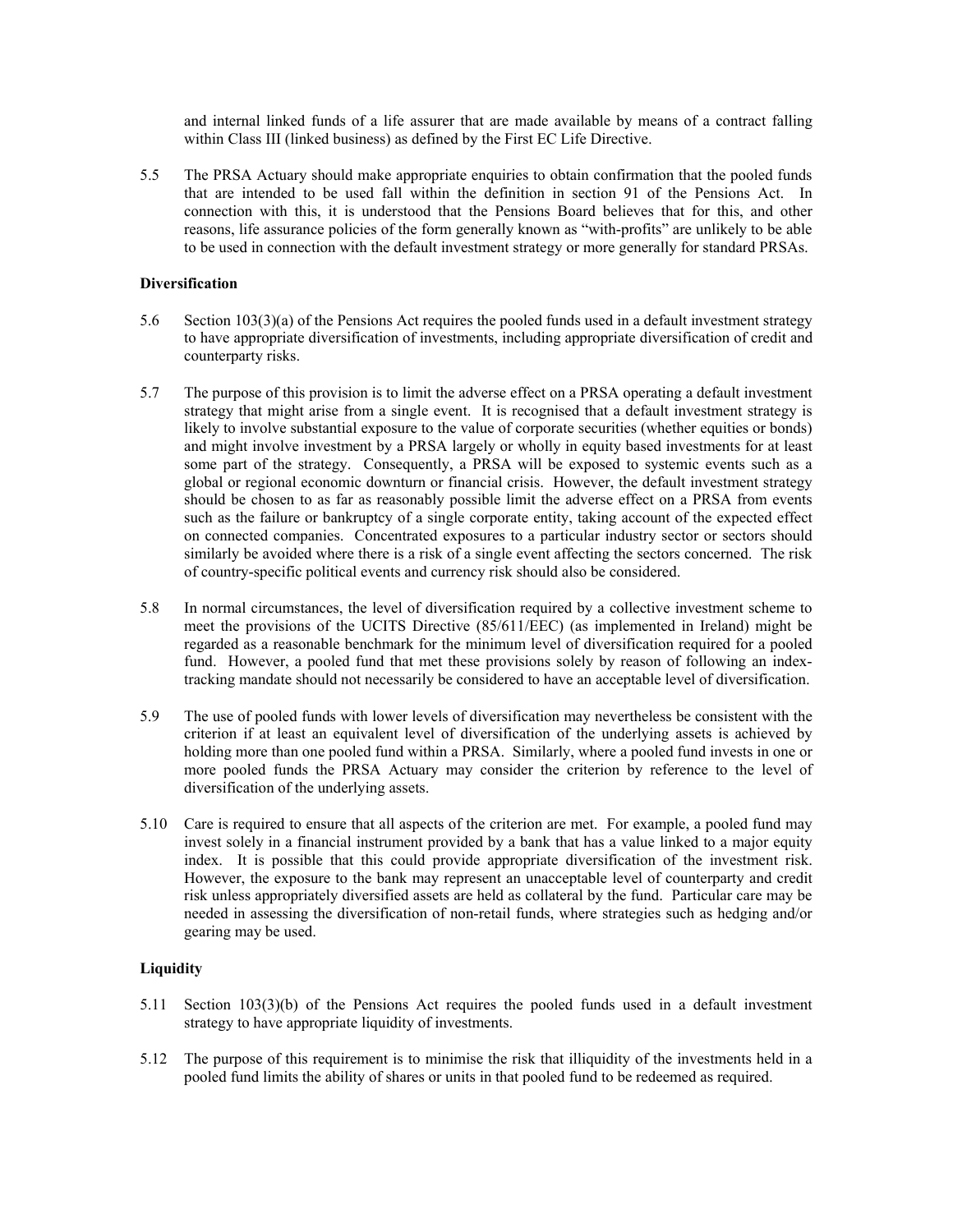- 5.13 For the purposes of this provision, illiquidity caused by unusual events such as the suspension of trading in regulated stockmarkets may be ignored. Particular areas of concern would be where a pooled fund invests in illiquid, or potentially illiquid investments such as property or unlisted securities or securities that are listed on unregulated markets. However, where investment is made in such illiquid assets by means of a pooled fund or other form of collective investment vehicle which is itself listed and readily realisable, then it is reasonable to take account of the liquidity that is offered by the pooled fund or other vehicle.
- 5.14 The general principle that should be adopted is that the pooled funds used in a default investment strategy should be chosen such that, unless there are exceptional circumstances, the PRSA assets should be capable of being readily realisable and converted to cash on request.

## **Readily identifiable charges**

- 5.15 Section 103(3)(c) of the Pensions Act requires the pooled funds used in a default investment strategy to have charges that are readily identifiable. In practice, this means that the PRSA Actuary is in a position to detail the amount of the charges if required.
- 5.16 The PRSA Actuary will need to ensure that the charges on the pooled funds are readily identifiable not just for the purposes of the default investment strategy, but also to comply with the disclosure requirements and the application of the limits on charges set out in section 104 of the Pensions Act. The PRSA Actuary should ensure that a consistent approach is taken between the assessment of charges for the purposes of meeting this criterion and compliance with the disclosure requirements and section 104 of the Pensions Act.
- 5.17 Where the charges taken from the pooled funds as defined in section 91(1) of the Pensions Act are not fully defined by contractual terms, then the PRSA Actuary should obtain appropriate written confirmation from the operator of the funds of matters that affect the charges. The PRSA Actuary may require, for example, written confirmation with supporting evidence that any costs of transactions in investments deducted from the fund are on a competitive arms length basis.
- 5.18 A PRSA Actuary should take reasonable steps to ensure that he or she is notified, in advance where possible, of any increases in charges or intended increases in charges.
- 5.19 Some elements of the charges may not be practical for the PRSA Actuary to determine to a high level of accuracy. For example, the amounts of deductions from the assets of a pooled fund to meet certain costs of a collective investment scheme may not be defined in terms of a percentage of assets and may vary according to the size of the fund. In such cases, the pooled fund may still meet this criterion provided that the PRSA Actuary is able to readily identify a maximum rate of charge that the PRSA assets would be reasonably expected to suffer on investment in the pooled fund. The reasoning that leads to the determination of this maximum rate of charge should be documented.
- 5.20 The Pensions Act includes rounding in its definition of charges. However, where rounding is a result only of the operation of the unit pricing system and where the rounding operates impartially, then rounding of less than 0.1% can be treated as de minimis and ignored.

#### **Determination of unit or share prices**

- 5.21 Section 103(3)(d) of the Pensions Act requires the pooled funds used in a default investment strategy to have unit or share prices that are determined on most working days.
- 5.22 For this purpose, working days may be considered to be any day except Saturday and Sunday on which banks are generally open for business in Ireland. The days on which unit or share prices are determined should not only be a simple majority of such working days, but also be spread reasonably evenly over the year.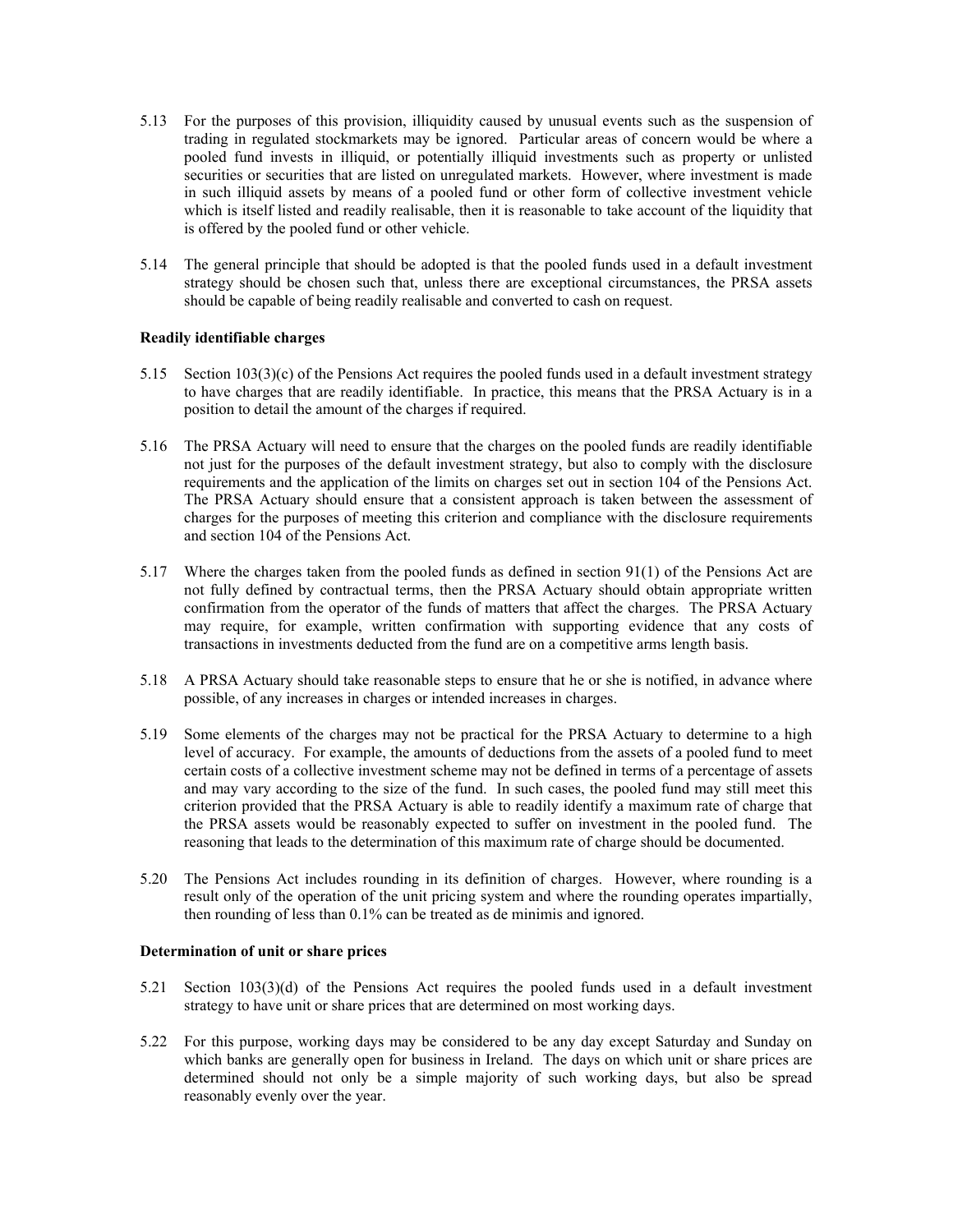- 5.23 In assessing this criterion, the PRSA Actuary may ignore the risk of unit or share prices being made unavailable for exceptional reasons such as the suspension of trading in a regulated stockmarket.
- 5.24 The determination of the unit or share prices for the purposes of this criterion are the prices at which units or shares may be purchased or redeemed.

## **Publishing unit or share prices**

- 5.25 Section 103(3)(e) of the Pensions Act requires the pooled funds used in a default investment strategy to have unit or share prices that are widely published not less frequently than weekly.
- 5.26 The general principle behind this criterion is that all parties with an interest in the performance of a default investment strategy of a PRSA should have ready access to the unit and share prices at which transactions are made in the pooled funds used in a default investment strategy. Interested parties include not only the PRSA contributors, but also potential PRSA contributors, their employers and advisers, regulatory bodies, measurers of investment performance and other analysts and opinion formers. It is not intended that the interests of those not resident in Ireland are to be taken into account.
- 5.27 Publishing includes dispersal by both electronic and/or printed media.
- 5.28 Where the pooled funds used by a PRSA provider are those of a third party organisation, such as a collective investment scheme operator, the PRSA Actuary may take account of the extent to which that organisation publishes the relevant unit or share prices.
- 5.29 In assessing whether unit or share prices are widely published, the PRSA Actuary should take account of the extent to which the PRSA provider actively draws attention to where the unit or share prices are published and any factors specific to the default investment strategy of the PRSA concerned. Where a PRSA provider publishes the unit or share prices in the daily or weekend editions of a national or range of major regional newspapers, then this will qualify as being widely published. Where a more restricted range of publication is intended, then the PRSA Actuary should look for more active disclosure of where the relevant prices may be found. If, for example, a PRSA provider wished to publish the unit and share prices solely on its website, the PRSA Actuary should ensure that:
	- the website is accessible to the general public without the need for passwords or registration or other obstacles to ready access;
	- there is a process by which unit or share prices shown on the website are to be updated at least weekly;
	- due prominence is to be given in marketing literature, periodic communications to PRSA contributors and other publications to statements regarding the availability of unit or share prices on the relevant website; and
	- interested parties might reasonably be expected to navigate the website to find the unit or share prices.

 Where the default investment strategy relates to PRSAs distributed in a particular manner, such as through a specific sponsoring employer or affinity group such as a trade body, then the PRSA Actuary may reasonably place particular weight on methods of publication appropriate to those circumstances. In the cases above, this may include worksite notices on the premises of the sponsoring employer, or the use of the relevant trade body. However, in such cases, the PRSA Actuary should take account of the need for at least some wider publication to take account of the risk that a PRSA contributor may leave the sponsoring employer or trade organisation, as well as the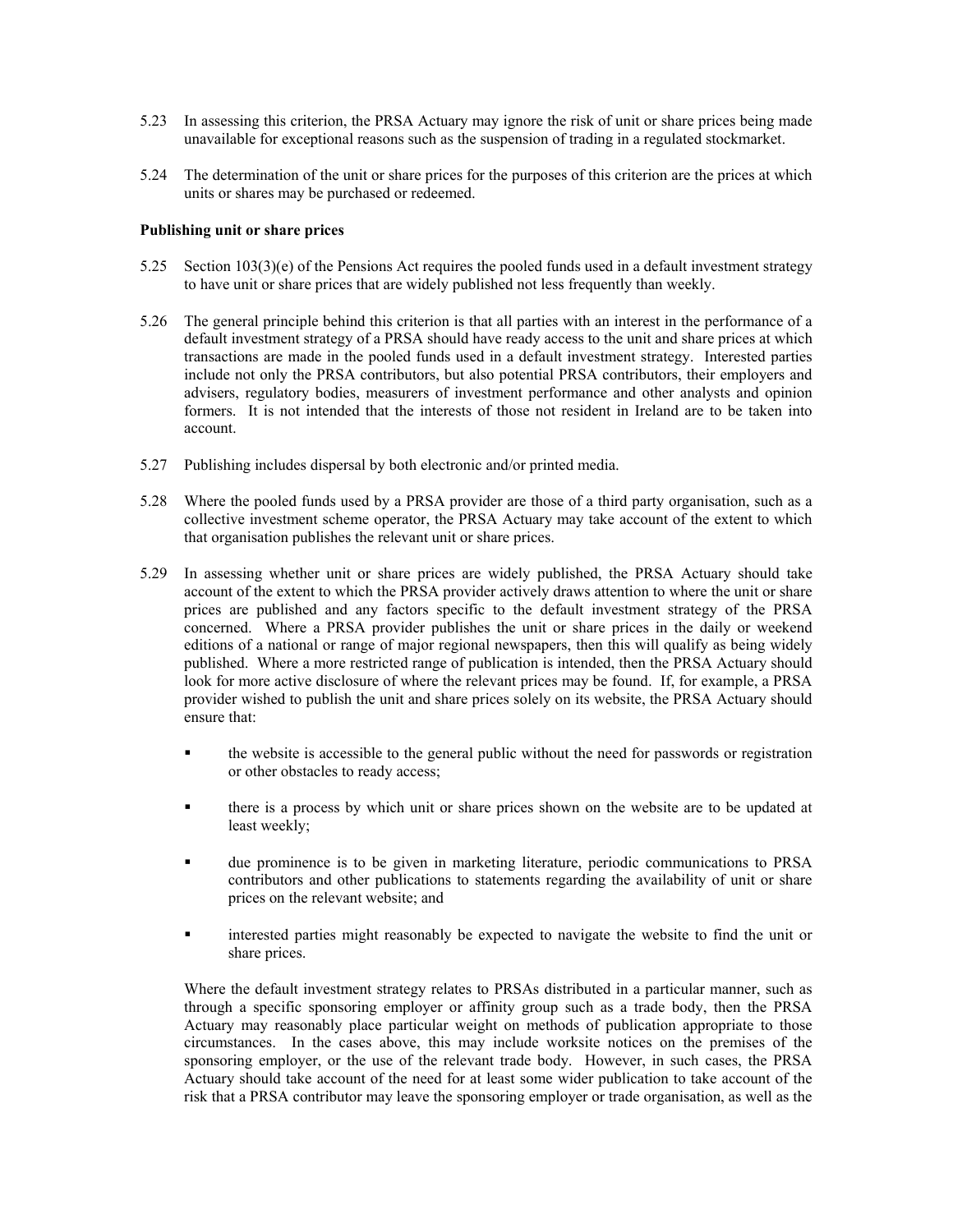requirements of other interested parties. In such circumstances, the PRSA Actuary should ensure that there is to be some wider publication accessible to interested parties.

### **Equitable unit or share prices**

- 5.30 Section 103(3)(f) of the Pensions Act requires the pooled funds used in a default investment strategy to have unit or share prices that are determined with regard for equity between different generations of unitholders or shareholders.
- 5.31 The purchase or redemption of a unit or share in a pooled fund might be expected to ultimately give rise to a need for the pooled fund to undertake transactions in the underlying investments held by the fund. These transactions will often incur costs to the fund either explicitly in the case of items such as brokerage and stamp duty, or implicitly due to the effect of market spreads between purchase and sale prices of assets. If such transaction costs are significant, but are not effectively passed on to the investor purchasing or redeeming the unit or share, then there is a risk that the interests of the continuing investors in the pooled fund are diluted by the effect of those transaction costs. The converse situation may also occur of penalising the investors purchasing or redeeming the units or shares, causing concentration of the interests of continuing investors.
- 5.32 Various mechanisms exist for passing on through the unit or share pricing system an equitable proportion of such transaction costs to the investors that cause the costs to occur. These include:
	- Dual (bid and offer) pricing systems, where the pooled fund retains the element of the spread between the bid and offer price that does not represent a charge levied by the operator.
	- Single swinging pricing systems, where there is a single unit or share price on any given day at which all purchases or redemptions of the fund are made. This price swings between an offer and a bid pricing basis according to whether the fund is expanding or contracting on that day as a result of transaction activity.
	- Dilution levy systems, where an explicit levy is charged on the unit or share purchases or redemptions which is then paid into the fund.

 Any of these, or equivalent, systems may be used to prevent dilution or concentration of the fund for continuing investors.

- 5.33 As well as allocation transaction costs, equity of treatment between different generations of unitholders and shareholders depends on:
	- The accuracy and reliability of pricing of the underlying assets on which the unit or share prices are determined.
	- Unit or share dealing cycles that do not permit investors to take advantage of delays between the time at which data on the prices of the underlying assets is obtained and the time at which investors are permitted to make purchases or redemptions in units or shares. Past experience indicates that, without appropriate controls, historic unit or share pricing systems are most at risk, but forward pricing systems may also give rise to difficulties, particularly where the underlying assets are invested in jurisdictions in other time zones.
- 5.34 The extent to which these factors are significant to a particular pooled fund depend substantially on the nature of the assets held. Investors are less likely to suffer dilution in the case of funds invested in asset classes with low transaction costs such as government bonds or cash. At the other end of the scale are more volatile assets with significant transaction costs, such as equities in less liquid markets or of smaller companies. Dilution is also less likely to be significant in larger funds with low rates of purchases and redemptions and some liquidity in the fund.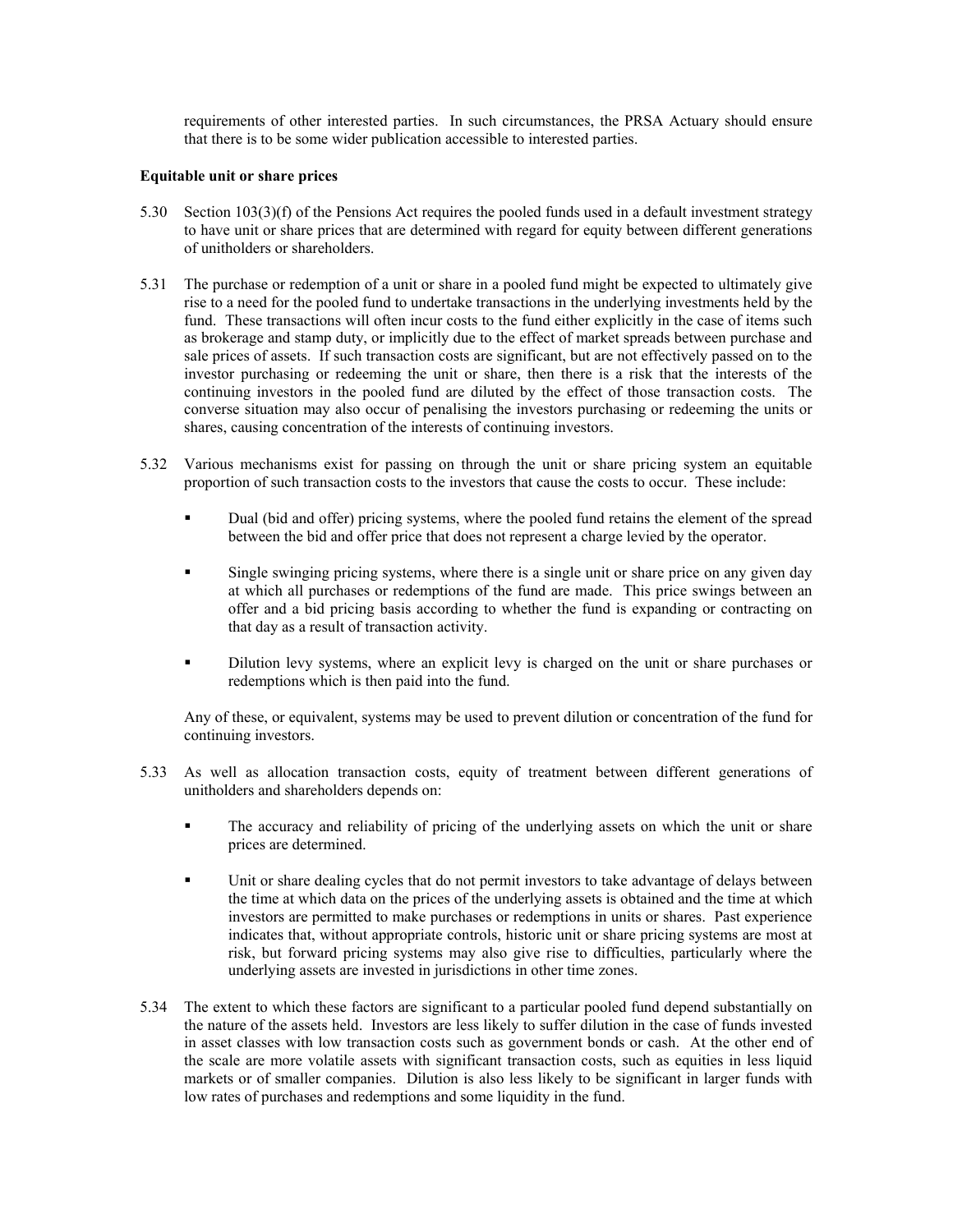5.35 The PRSA Actuary should assess the pooled funds used by the default investment strategy to ensure that they have mechanisms in place to prevent systemic dilution or concentration of the unit or share prices. Account should be taken of the uses beyond PRSAs to which the pooled funds may be applied. Where a pooled fund has significant investments in another pooled fund or funds, the operation of these pooled funds should be similarly assessed. It is the nature of pooled funds that there cannot be complete equity between all unitholders or shareholders and that some will benefit more than others from participating in a pooled fund. The PRSA Actuary should not expect complete equity, but instead consider the risk of systemic dilution or concentration of the funds to continuing investors as a result of the pricing systems used. The PRSA Actuary should obtain an appropriate understanding of the unit pricing system used by making such enquiries as seem necessary. Where the unit pricing system is such as to lead the PRSA Actuary to believe that systemic dilution or concentration could occur, the PRSA Actuary should ensure that it is unlikely that significant dilution or concentration will occur and document the reasoning leading to that conclusion. For this purpose, the PRSA Actuary should have regard to the value of the assets in the fund, the materiality of the amounts involved, and any other matters considered relevant.

## **6 STANDARD PRSAs**

6.1 Section 5 of this Guidance Note sets out the limitations on investments within a default investment strategy in a PRSA. The same limitations on investments apply to all Standard PRSAs, whether or not they are held as part of a default investment strategy.